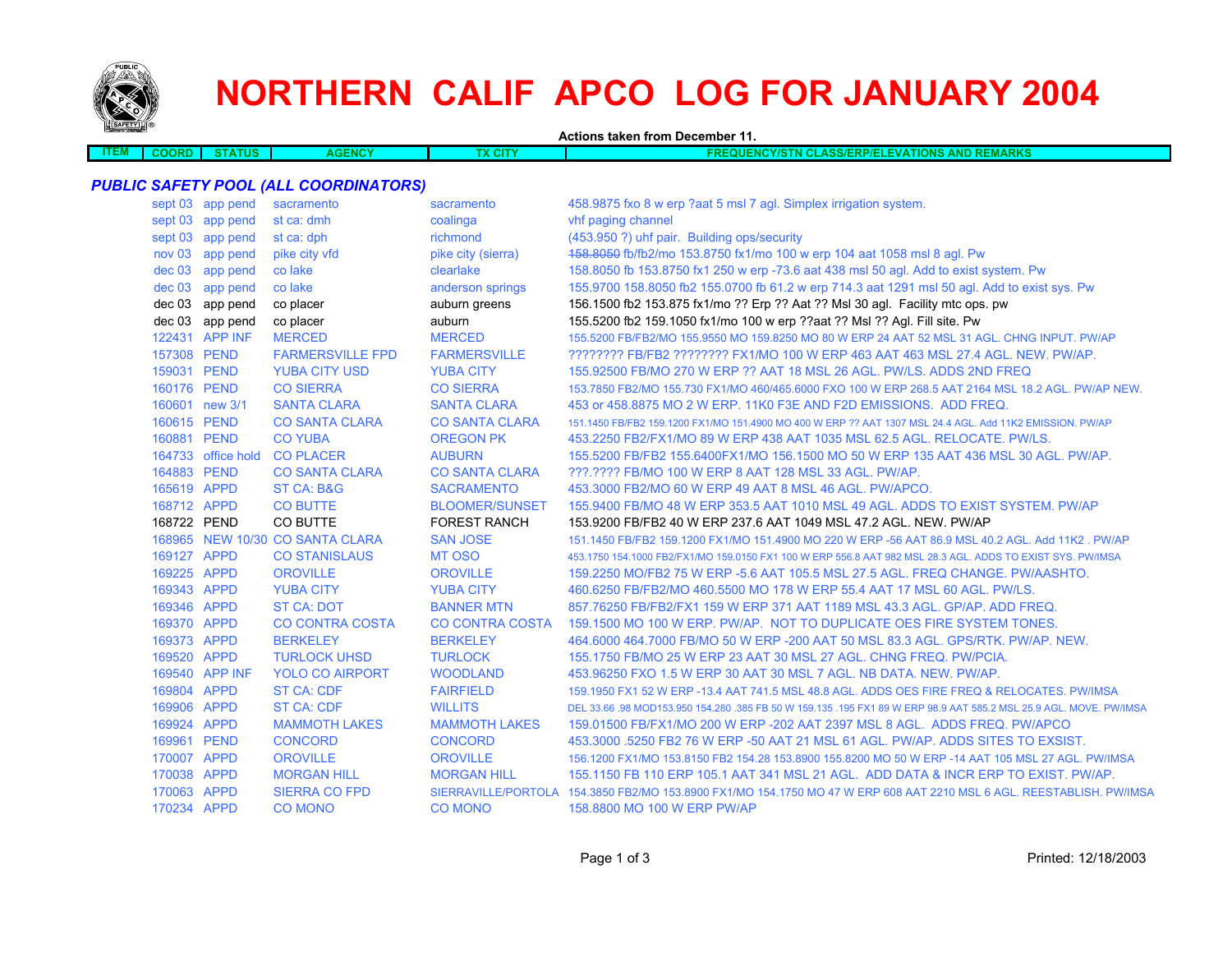| 170481 APPD | <b>BERKELEY</b>        | <b>BERKELEY</b>  | MINOR MODS TO FIRE SYSTEM KMA704 MULTIPLE FREQS AND SITES. PW/AP.                                                               |
|-------------|------------------------|------------------|---------------------------------------------------------------------------------------------------------------------------------|
| 170412 APPD | <b>CO CONTRA COSTA</b> | <b>OAKLEY</b>    | 154.7550 FB/FB2 125 W ERP -23 AAT 5 MSL 18 AGL. MINOR MODS, PW/AP.                                                              |
| 170409 APPD |                        |                  | YUBA CO RURAL FIRE JPA CHALLENGE/LAPORTE 155.9850 FB2 25 W ERP 461 AAT 1035 MSL 60.6 AGL. PW/IMSA, DEL SITE ADD 2 TO EXIST SYS. |
| 170381 APPD | <b>BERKELEY</b>        | <b>BERKELEY</b>  | 460.0500 .1750 .2500 FB/FB2/FX1 100 W ERP 143.7 AAT 249 MSL 6.2 AGL, MODS, PW/AP                                                |
| 170340 PEND | <b>GILROY</b>          | <b>GILROY</b>    | 156,0900 FB2 159,1800? MO 100 W ERP 61 MSL 23 AGL, ADD FB2 MODE & NEW MO, PW/AP,                                                |
| 170364 PEND | <b>CHICO</b>           | <b>CHICO</b>     | 453,7500 FB2 453,4000 .4500 .7000 MO 100 W ERP -4.9 AAT 72.1 MSL 35.7 AGL, MODS & ADD SIMPLEX CHNLS, PW/AP                      |
| 170362 APPD | <b>BERKELEY</b>        | <b>BERKELEY</b>  | 155,670 FX1 288 W ERP -11.9 AAT 58 MSL 30.5 AGL, RELOCATE, PW/AP, NET 3.                                                        |
| 170266 APPD | ST CA: TD              | <b>PINEGROVE</b> | 153.7550 FB 154.9800 FX1 70 W ERP 24.7 AAT 714.8 MSL 12.2 AGL, EXIST SYSTEM, PW/AP                                              |
| 170251 APPD | <b>CO STANISLAUS</b>   | MT OSO           | 155.3700 FB2/MO ?? FX1 240 W ERP (WAIVER) 982 MSL 28.3 AGL. PW/IMSA.                                                            |

#### *470-512 MHz POOL*

|             | nov 02 app pend st ca: oes |                           | bay area (coord chnl) | ???.???? Fb/fb2/fx1/mo ?? W erp ?? Aat ??msl ??agl. Bay inter-agency intercom.   |
|-------------|----------------------------|---------------------------|-----------------------|----------------------------------------------------------------------------------|
|             | aug 03 app pend san mateo  |                           | san mateo             | 482.98750 fb2/mo 274 w erp 85 aat 221 msl 9 agl. Pw. Add freg to exist system.   |
|             |                            | 169484 new 11/18 BRISBANE | <b>BRISBANE</b>       | 488,38750 FB/FB2 75 W ERP 155.6 AAT 187 MSL 13 AGL, PW/AP, ADD SITE TO EXIST.    |
| 169860 APPD |                            | <b>SAN BRUNO</b>          | <b>SAN BRUNO</b>      | 488.78750 FB/FB2 137 W ERP -15.9 AAT 12 MSL 38.6 AGL. ADD TO EXIST SYSTEM, PW/AP |
| 170597 APPD |                            | R. SUSAINATHAN            | LOS GATOS             | 484.83750 FB6/MO 500 W ERP 715 AAT 1023.6 MSL 52.4 AGL. NEW. IG/PCIA.            |
| 170663 APPD |                            | <b>JOSE FRANCIS</b>       | LOS GATOS             | 484,98750 FB6/MO 500 W ERP 716 AAT 1023.6 MSL 52.4 AGL, NEW, IG/PCIA.            |

#### *800 MHz PUBLIC SAFETY (GP, YP, GF, YF)*

|              | sept 03 app pend | st ca:dmh                  | coalinga              | 3 of following: 855,856,857,859,860.4625 GP channels. 112 w erp @ 135°/3° down, 574' msl ? Aat ? Agl |
|--------------|------------------|----------------------------|-----------------------|------------------------------------------------------------------------------------------------------|
| oct 03 APPD  |                  | co contra costa            | clayton               | 867.18750 fb/fb2/mo 50 w erp -92 aat 69 agl 7 agl. Gf                                                |
| oct 03 APPD  |                  | co contra costa            | martinez              | 867.87500 fb/fb2/mo 50 w erp -51 aat 2 msl 8 agl. Gf.                                                |
| oct 03 APPD  |                  | co contra costa            | richmond              | 866.66250 fb/fb2/mo 50 w erp -27 aat 6.6 msl 6 agl. Gf.                                              |
|              | dec 03 app pend  | antioch                    | antioch               | 856.48750 fb2 100 w erp 39.0 aat 126.6 msl 55.1 agl. Mod existing - relocations. GP                  |
|              | 156156 APP INF   | CHABOT-LOS POSADAS HAYWARD |                       | 858,96250 FB2/MO 65 W ERP ?? AAT 12.1 MSL 10.5 AGL, NEW GP/AP.                                       |
| 167463 PEND  |                  | <b>CO NAPA</b>             | <b>ST HELENA</b>      | 856,96250 FB 135 W ERP -191.5 AAT 73 MSL 27.4 AGL, GP/AP, ADDS TO EXIST SYSTEM.                      |
| 169454 APPD  |                  | <b>CO TULARE</b>           | <b>CUTLER</b>         | 855,96250 FB 140 W ERP 338 AAT 548 MSL 19.8 AGL, ADD SITE TO EXIST, GP/AP                            |
| 169619 APPD  |                  | <b>CO TULARE</b>           | <b>PORTERVILLE</b>    | 855,96250 FB 160 W ERP 172.7 AAT 348 MSL 15.8 AGL, ADD SITE TO EXIST, GP/AP                          |
| various APPD |                  | <b>NEXTEL</b>              | <b>VARIOUS</b>        | REVIEWED 14 APPS WITH 300-500 FREQUENCY LINES EACH. NO IMPACT SEEN.                                  |
| 169965 APPD  |                  | ST CA: P&R                 | <b>OROVILLE</b>       | 857,93750 FB/FX1 55 W ERP 17 AAT 288 MSL 4.6 AGL. MINOR CORRECTIIONS, GP/AP.                         |
| 169880 PEND  |                  | ST NV: DOT                 | <b>OLYMPIC VALLEY</b> | 856.23750 856.96250 857.96250 FB2C 55 W ERP 325 AAT 2499 MSL 18 AGL, YP/AASHTO.                      |
| 170339 APPD  |                  | <b>BERKELEY</b>            | <b>BERKELEY</b>       | 856,9625 FB2 100 W ERP 16.8 AAT 58 MSL 55 AGL, MINOR MODS, GP/AP.                                    |

**SHOWING THE AOP >40 KM IN HIGH-BAND OR >32 KM UHF REQUIRES ADDITIONAL JUSTIFICATION.** 

**Fourteen channels have been adopted by the Commission for low power usage.** 

**New systems must use 11K25 emission and show class of station used (FB/FB2/FX0/FX1/MO/FBT).**

**They are: 453/458 .0375, .0625, .0875, .1125, .1375, .8875, .9125, .9375, .9625, .9875 MHz and 460/465 .4875, .5125, .5375, .5625 MHz**

**\*\*\* All "pend app" pre-coordinations will expire 90 days after appearing in the LOG \*\*\***

### **ALL ELEVATIONS SHOWN ARE IN METERS.**

**Use of lower case indicates an informal action. Contact appropriate advisor immediately if such action would impact your system. Blue - Carried over from prior month. Black - Added up to meeting notice publication date. Violet - Added after publication date.**